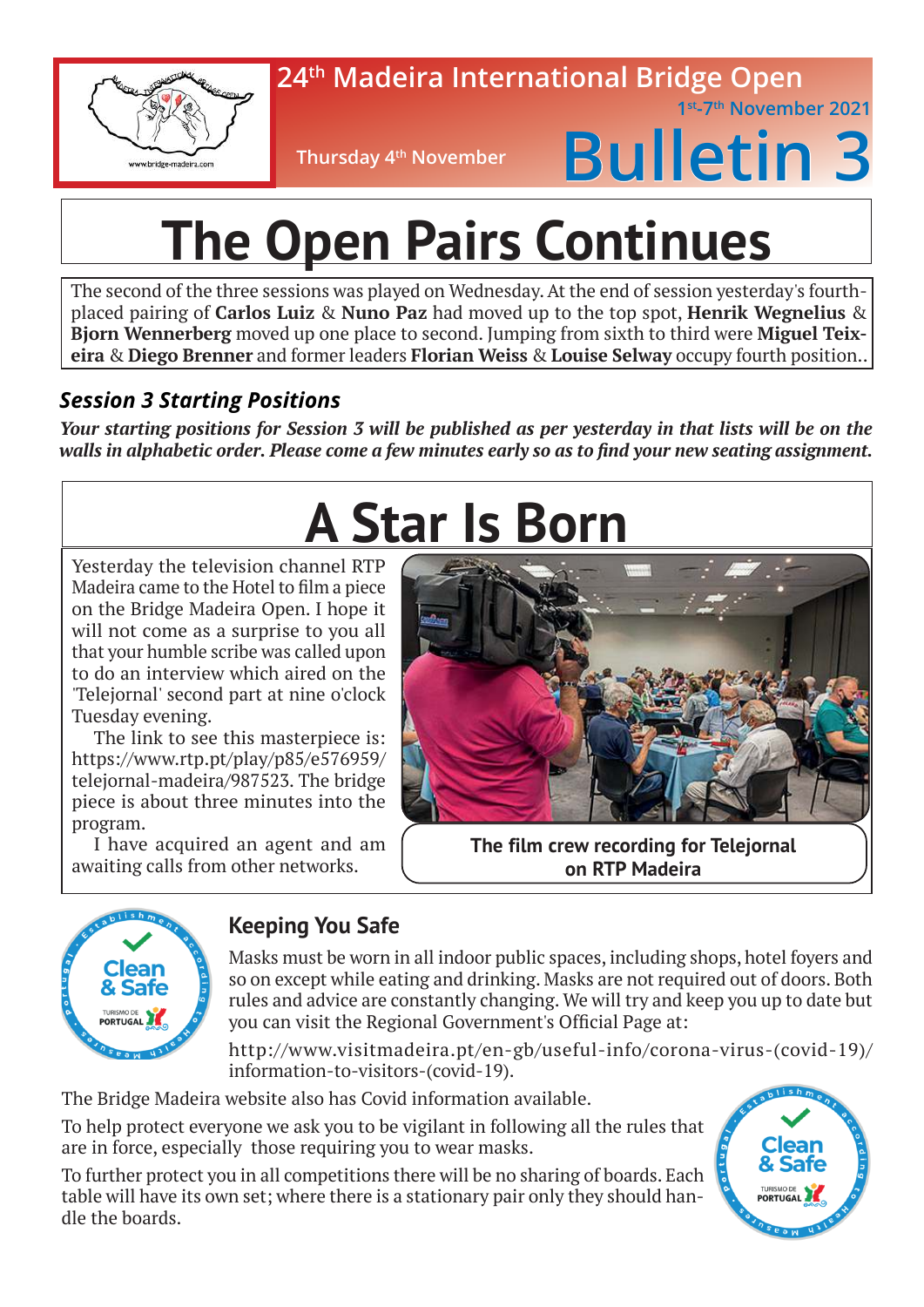



#### MAIN PROGRAMME 4th – 7th November 2021

#### Location - Congress Room + Selvagens 1-2-3

| THURSDAY 4th November        | 16.00<br>20.00          | Open Pairs Tournament (3rd Session)<br><b>Final Results</b>                                                      |
|------------------------------|-------------------------|------------------------------------------------------------------------------------------------------------------|
| FRIDAY 5th November          | 18.00<br>20.00<br>20.30 | Deadline for Teams Tournament Entries<br><b>Team Assignments</b><br>Open Teams Tournament (1st Session)          |
| <b>SATURDAY 6th November</b> | 11.00<br>13.15<br>14.30 | Open Teams Tournament (2nd Session)<br>Lunch Break (light lunch included)<br>Open Teams Tournament (3rd Session) |
| SUNDAY 7th November          | 14.30<br>19.00          | Open Teams Tournament (4th Session)<br><b>Final Results</b>                                                      |

NOTE: Please arrive 30 minutes before the start to guarantee your place.



The TAPAS Y COPAS restaurant (on the opposite side of the road to the hotel) is giving a 10% discount to all participants in the Madeira bridge Festival. To claim this just show your badge before you order.

And as a second generous guesture they are offering the winners of the Open Pairs a €50 voucher.



José Curado explains how to verify the deals using Hans van Staveren's procedure.

To summarise, if someone wants to check that there is no hanky-panky going on with the procedure they should:

- 1. Download the "present key" before 19:30 on Monday 1st November 2021 at https://www.bridge-madeira.com/hand-generator-security-keys
- 2. Check the winning Euromillions numbers for Friday 29th October 2021 (the "future key").
- 3. Download the "past key" which will be published after the event (in Bulletin 7 and on the Security Key page)
- 4. Run the program (download from http://www.xs4all.nl/~sater/SquareDeal.zip) using the 3-part key according to the instructions: the "present" and "past" files and the 5 numbers and 2 stars + biggest prize I value in Portugal from the lottery results, comma separated (the program will prompt you). Example of format: 10,15,18,32,49+3,9 E 155.676,29
- 5. Compare the hands generated this way with the hands actually played.
- This is fully explained on the website at:
- https://www.bridge-madeira.com/hand-generator-security-keys/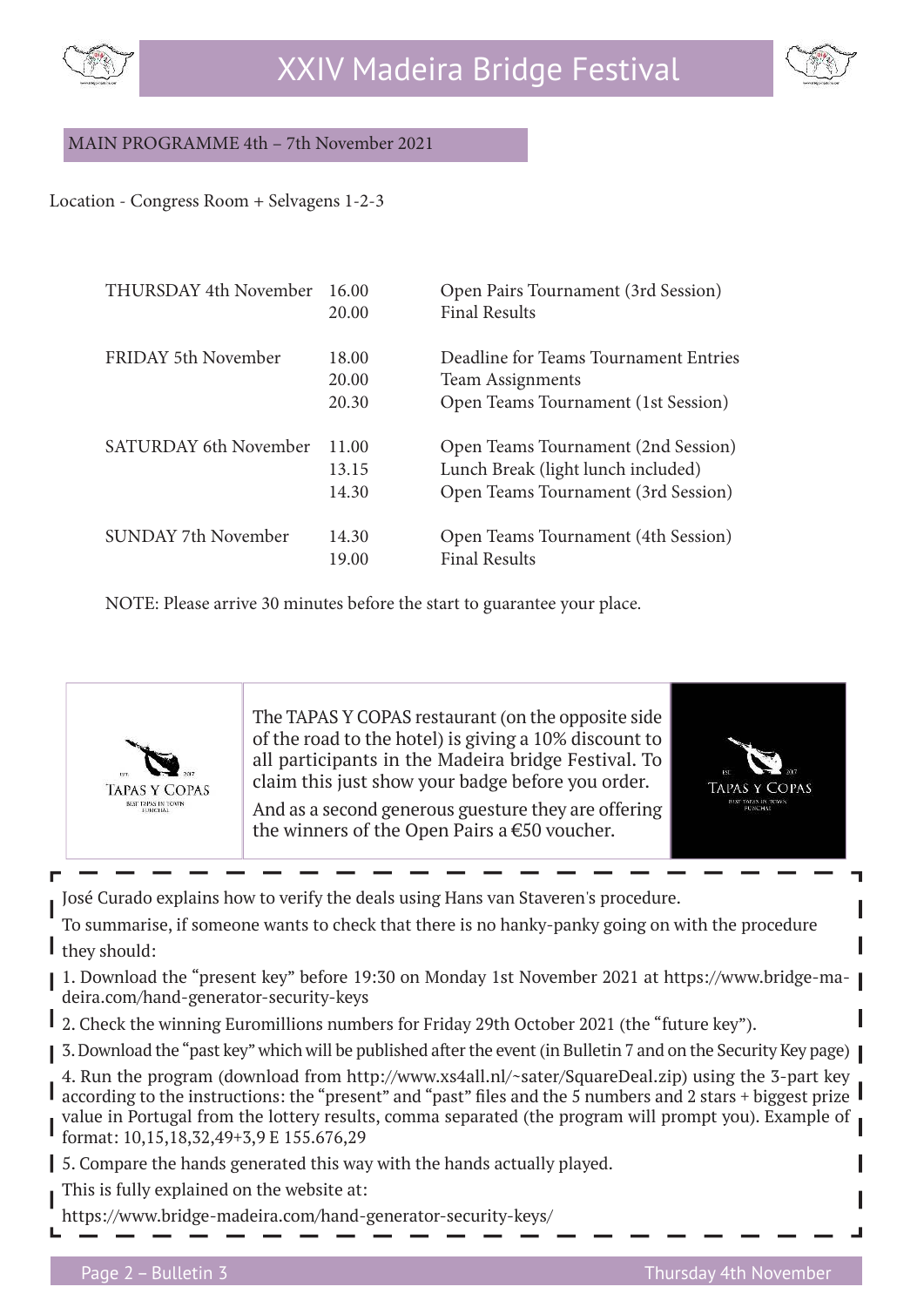

$$
\textcolor{blue}{\textcircled{\footnotesize{f}}}
$$

The **Welcome Desk** in the lobby of VidaMar Tower 2 will be open at the following times:

If you need help or information outside these times, please ask at the hotel's Reception Desk or speak to one of the Directors.

| Thursday 4th November | $15.00 - 16.00$ |
|-----------------------|-----------------|
| Friday 5th November   | $18.00 - 20.30$ |
| Saturday 6th November | Closed          |
| Sunday 7th November   | $13.00 - 14.30$ |

#### SIDE EVENTS

| 28th October - 8th November 2021           | Congress Room |
|--------------------------------------------|---------------|
| Monday 8th Cool-down Pairs $(\epsilon 10)$ | 20.30         |

## **COLLECTION OF BADGES/ENTRIES**

If you have booked in advance, you can collect your Identity Badge from the Welcome Desk.

You must bring your Identity Badge to all events, including Social events.

◇◇◇◇◇◇◇◇◇◇◇◇◇◇◇◇◇◇◇◇◇◇◇◇◇◇◇◇

You will need to keep a note of your Confirmation number (the number is in the format 123-4567). If you cannot print the confirmation email, please take a photograph of it on your mobile phone and bring the phone with you to the Welcome Desk.

If you want to enter on the day, you will need to pay at the Welcome Desk, where you will be issued with an Identity Badge.

We can issue Identity Badges only to the person named on the badge.

XXXXXXXXXXXXXXXXXXXXXXXXXXXXX

Every morning at 10.30 Mark Horton will deliver his "Mark Your Card" discussion in Selvagens 1 on the interesting deals of the previous day.

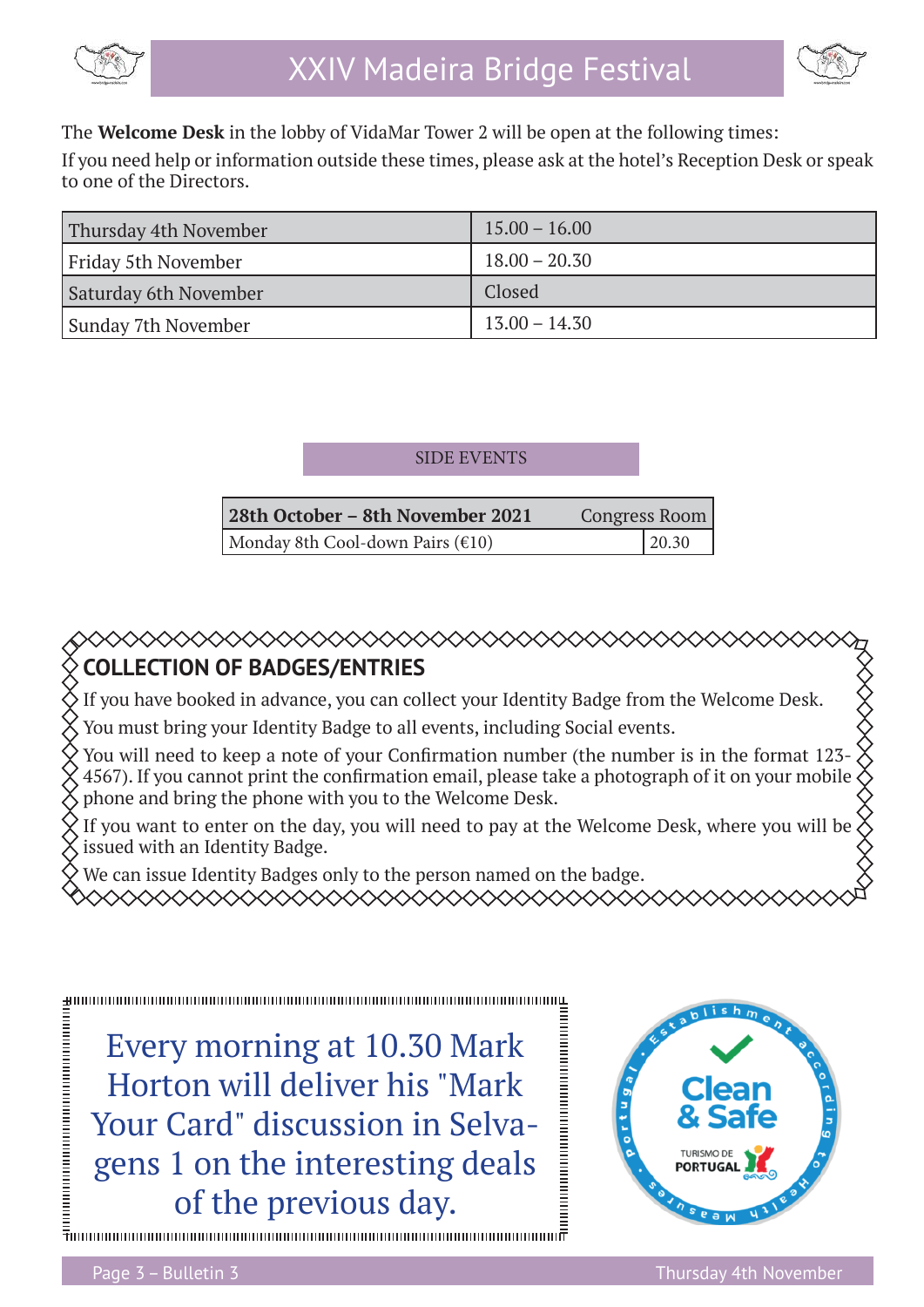

#### SOCIAL PROGRAMME

| FRIDAY 5th November | Coach leaves the Hotel for your chosen excursion option.<br>Details of excursions can be found later in this bulletin.<br>Further information is available at the Welcome Desk. |
|---------------------|---------------------------------------------------------------------------------------------------------------------------------------------------------------------------------|
| SUNDAY 7th November | 20.30 Closing Dinner and trophy presentation in the<br>Ocean Room - VidaMar Resort Madeira, 2nd floor.                                                                          |

Any of the Social Programme events may be purchased at the Welcome Desk

| <b>ENTRY FEES</b>                            |          |
|----------------------------------------------|----------|
| Pairs                                        | € 170.00 |
| <b>Teams</b>                                 | € 160.00 |
| Pairs + Team                                 | € 270.00 |
| Pairs + Teams + Traditional Dinner           | € 295.00 |
| Pairs + Teams + Closing Dinner               | € 305.00 |
| Pairs + Teams + Traditional + Closing Dinner | € 315.00 |
| <b>Typical Dinner</b>                        | € 25.00  |
| Friday Excursion                             | € 25.00  |
| Saturday Lunch (non-players)                 | € 25.00  |
| <b>Closing Dinner</b>                        | € 40.00  |

All the results and the ongoing program of play are available on the website: www.bridge-madeira.com. You can use the QR code from your phone or tablet.

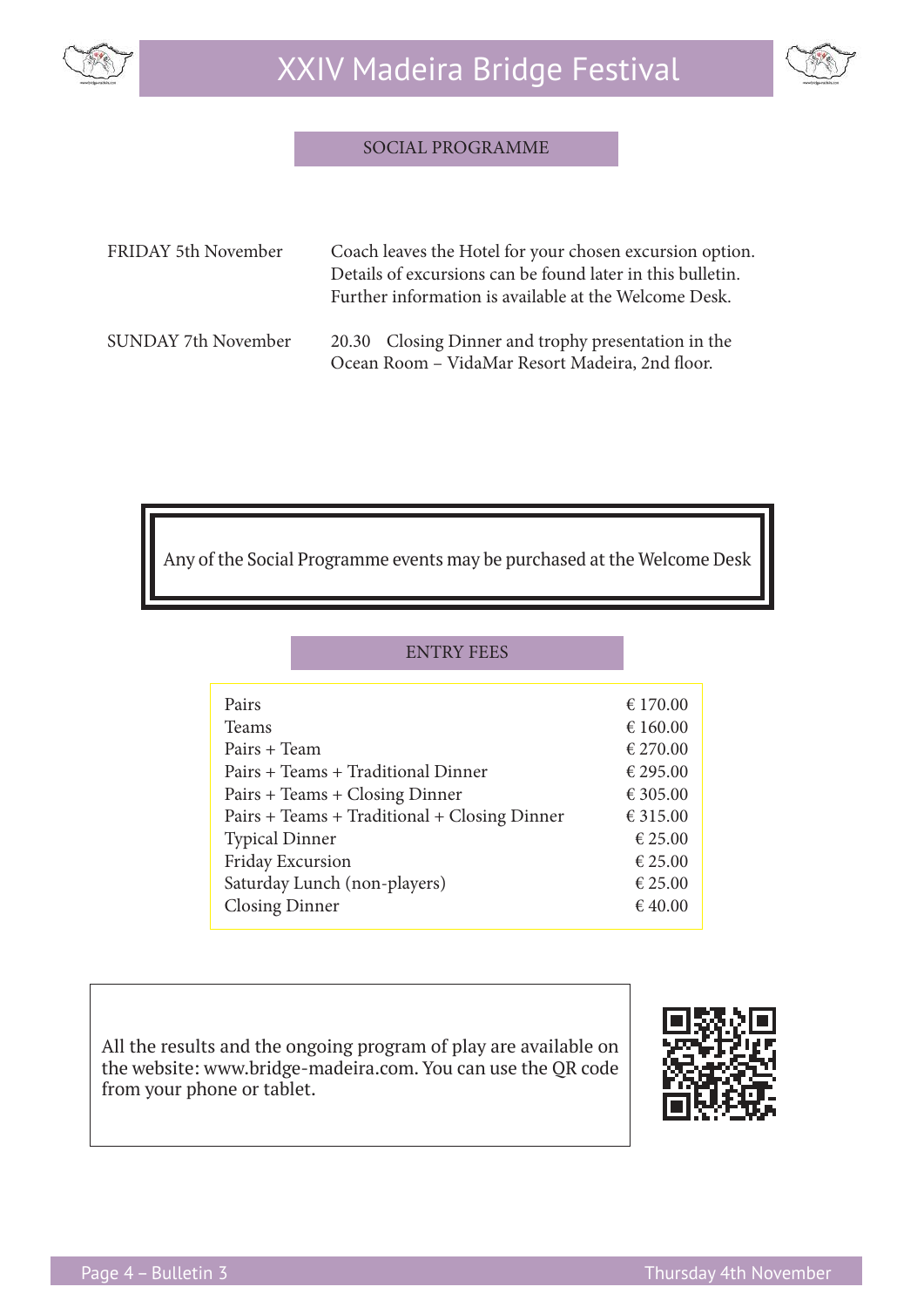



## *Optional Excursions Friday 5th November*

Option A: **The East** (full day, lunch included) coach leaves hotel 09.30



The coach leaves the hotel at 9:30 for the drive up to Pico do Areeiro, Madeira's third-highest peak (1818m), from which you may enjoy the breathtaking views. From the mountain head down to Ribeiro Frio to admire the famous laurisilva forest (UNESCO World Heritage site), with an optional short levada walk to the Balcões viewpoint (level, easy,  $\approx 30$  minutes).

The next stop is Santana, with its traditional thatched houses and its vineyards. After lunch at the Quinta do Furão, drive to Ponta de São Lourenço, the far eastern headland, which boasts a wonderful combination of volcanic rocks, blue sea and nature. You will have time to take photographs before heading back to the hotel.

Option B: **Levada Walk** (½ day, lunch included) coach leaves hotel 09.45



The coach leaves the hotel at 9.45 for a relaxing, easy 7km half-day walk along one of Madeira's famed levadas.

The walk starts at Referta, on the north-eastern side of the island, and leads walkers on an exploration of some of the native fauna and flora of Madeira and its abundant and varied fruit trees. In the first part of the walk, you will be able to admire the imposing volcanic outcrop of Penha de Águia and enjoy the agricultural terraces cultivated by local residents.

Lunch at the Quinta do Furão before returning to the hotel.

*Please bring good walking shoes or boots, a warm coat (in case of low temperatures in the mountains) and a bottle of water. Grade: easy; Distance: 7 km; Duration: approximately 2¾ hours.*

Option C: **Catamaran** (limited availability) coach leaves hotel 10.00



A relaxing trip along the south coast of Madeira, with a good chance of spotting whales and dolphins in all their magnificence and in their natural habitat. (3 hours)

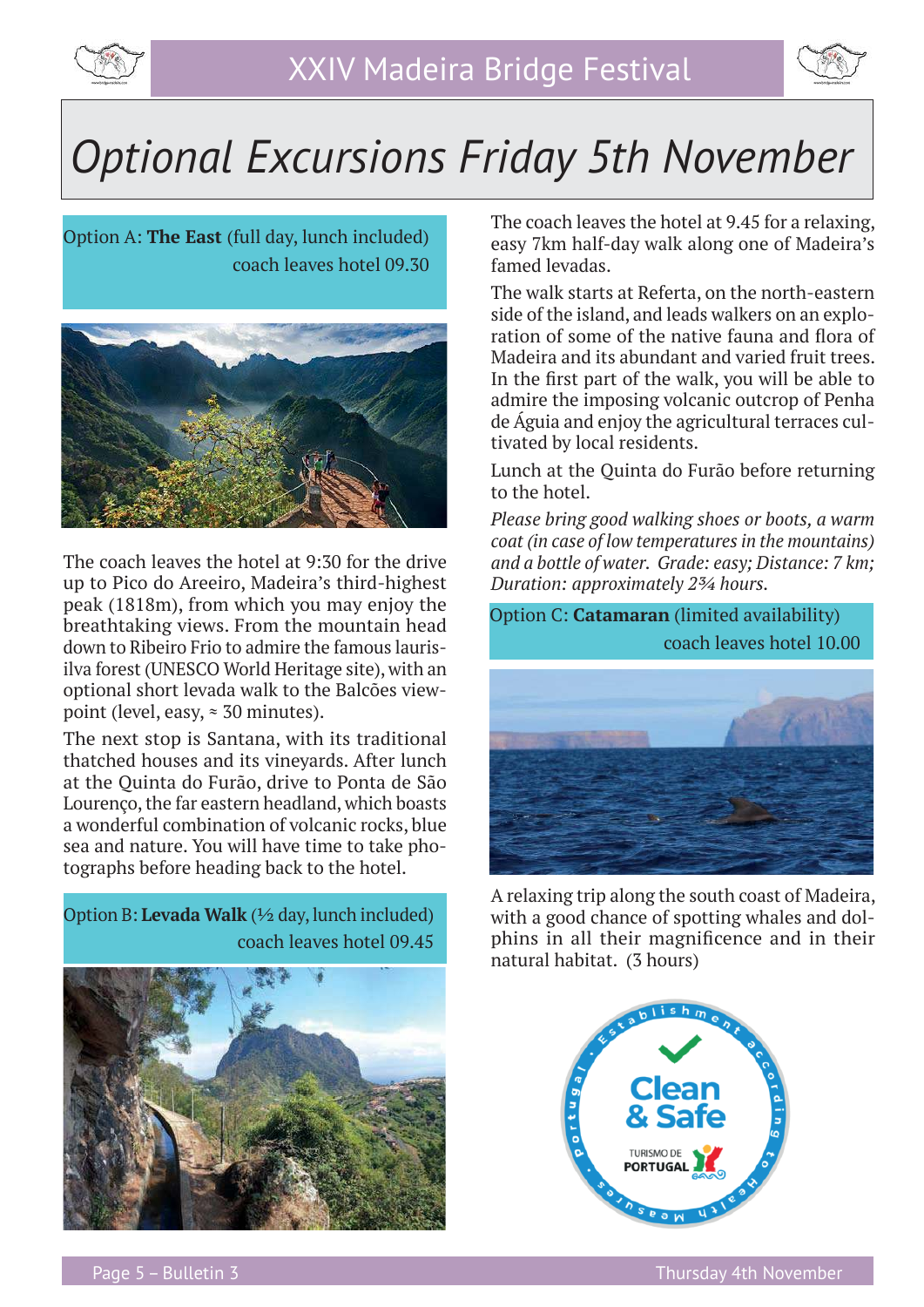



# **The Rabbit's Slice Of Madeira**

With travel restrictions being eased, the Hideous Hog had persuaded some of his fellow Griffins to take advantage of the give-away prices being offered by some of the cruise lines and join him for a two week trip. Confident that his winnings would more than cover the cost H.H. had upgraded to one of the luxurious state-rooms. A week into the cruise the ship was in sight of its next port of call, the island of Madeira, and as it approached Funchal the final rubber of the evening was nearing its conclusion.



To mark the occasion H.H. had ordered an 1805 Blandy's Verdelho and the Rueful Rabbit found it went particularly well with his chocolate almond biscuits. Having fingered each suit in

### *Mark Horton*

turn he eventually decided that it was best to lead a trump and he placed the ♣2 on the table – at least that was his intention – but, doing so while attempting to take another sip of wine to wash away the remnants of his fourth biscuit he found to his horror that it was the ♣J that had settled on the green baize. His discomfort was obvious to everyone and Papa magnanimously offered him the opportunity to take it back. Being dummy the Secretary Bird had no rights in the matter but before the Rabbit could withdraw the card H.H. intervened: 'My partner would not dream of changing his lead, no matter how costly it might be'.

Reluctantly Papa won with the queen, cashed the top spades and played the  $\blacklozenge K$ , ruffing when the Hog produced the ace. When he attempted to cross to dummy with another spade ruff the Hog could overruff and play a heart and declarer had to lose two more tricks.

Enjoying afternoon tea in Reid's Palace the following afternoon the Hog explained the situation to Colin the Corgi and Oscar the Owl: 'When Papa suggested that the Rabbit change his card I realised that were the opening lead a small club I would be in a hopeless position. If I cover dummy's card I will no longer be able to overruff on the fourth round of spades and declarer will be able to play three rounds of diamonds, ensuring 11 tricks. It won't help me to withhold the king as then declarer will be in dummy and can play the  $\triangle$ K, the third round spade ruff providing a second entry to dummy. The Rabbit's Guardian Angel having saved the day, it was only fitting that we went out with a grand slam on the next deal. 'Waiter! Another bottle of the Dom Perignon 1953'.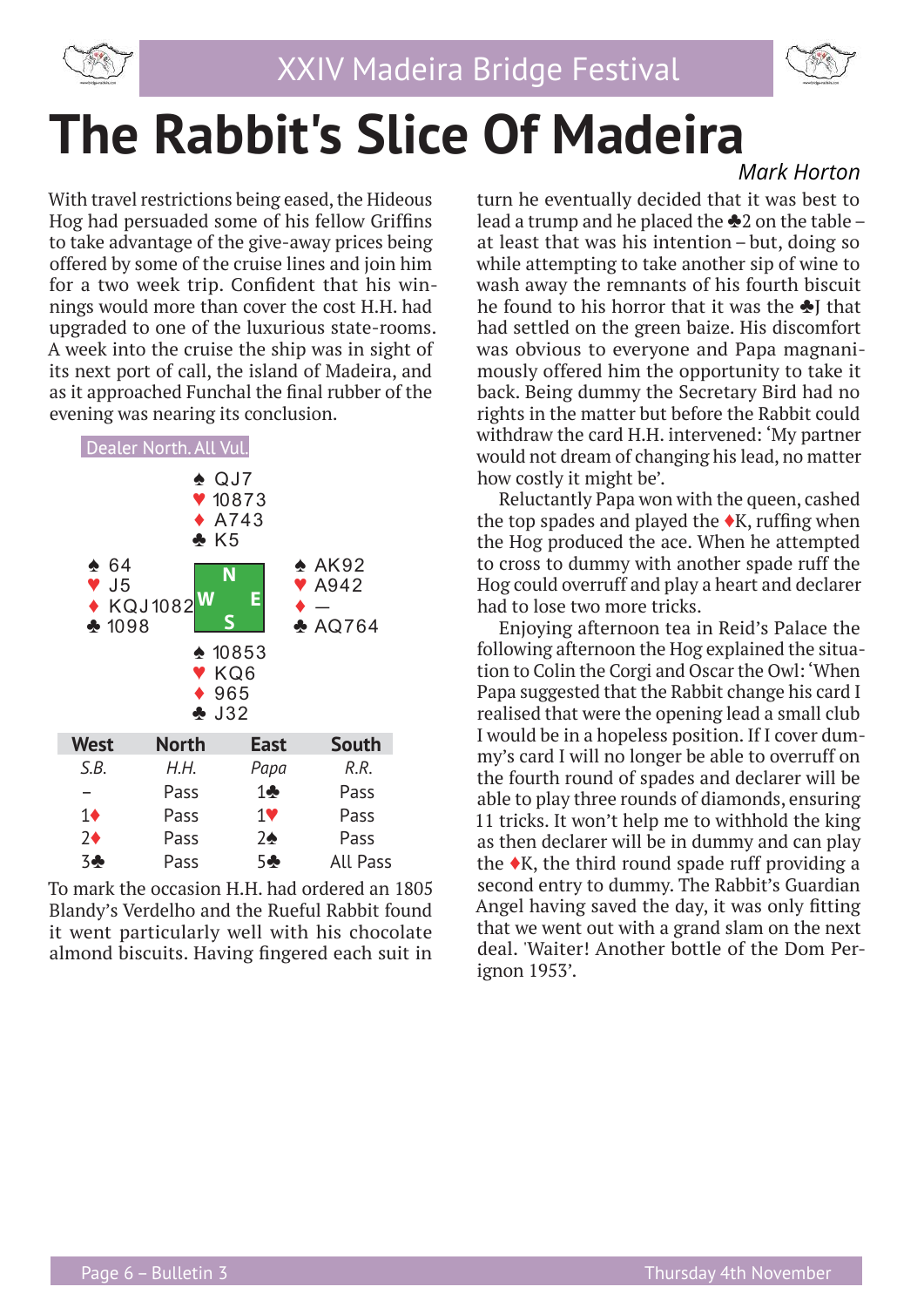



## **Have A Madeira**

It is the best of clichés, the worst of clichés at this bridge event to mention the Flanders and Swann famous song 'Have Some Madeira, M'Dear' but what else could I do having decided to watch my friend and lusophone Carlos Luiz, playing with his partner Nuno Paz, in the first session of the Open Pairs. I am sure that Carlos is such a gentleman that he would never encourage a maiden to tope.

As a result of one of many crises in the Bulletin Office I arrived at the table to see the play of the cards was well under way on Board 1, so I am unaware of the bidding.



Whatever course the auction had taken it was certainly aggressive to arrive at the final contract of 3NT. When East, not unnaturally, made his opening lead the ♥3, declarer was home if the defence could not cash four clubs. When West eventually took his ♠A he continued the heart attack. Declarer cashed his pointed suit winners and East made a small faux pas in his discarding and presented declarer with an eleventh trick. The damage had been done with the initial heart lead, the difference between ten and eleven tricks was only twelve match-points, so first blood to the Madeiran with 149 match-points out of a possible 154. If East has the gift of second sight he will lead a small club to partner who will then switch to a heart and thus hold declarer to seven tricks



The opening spade lead was taken in dummy and a trump won in hand with the queen. The trump continuation to the king was taken by North's ace and naturally the switch was to a club. Declarer took his ace and cashed two spades discarding dummy's clubs. All looked rosy for declarer as it appeared he was not over encumbered with losers but after he ruffed a club in dummy the lead of the ♦K was taken by South who led a spade for North to ruff and when North continued with a trump declarer was left with another loser in one of the minors. So where did declarer go wrong? At trick seven a diamond towards dummy's honours will bring home the contract. I think the contract is slated to fail if the diamond ace is offside and so you will retain better control if you tackle diamonds immediately. There is a nice variant if South ducks the first round of diamonds and declarer leads a trump from dummy and North does not cover, declarer must still win with the queen, establishing North's ♥10 but he will eventually make his small trump *en passant*. Failure was worth only10 match-points.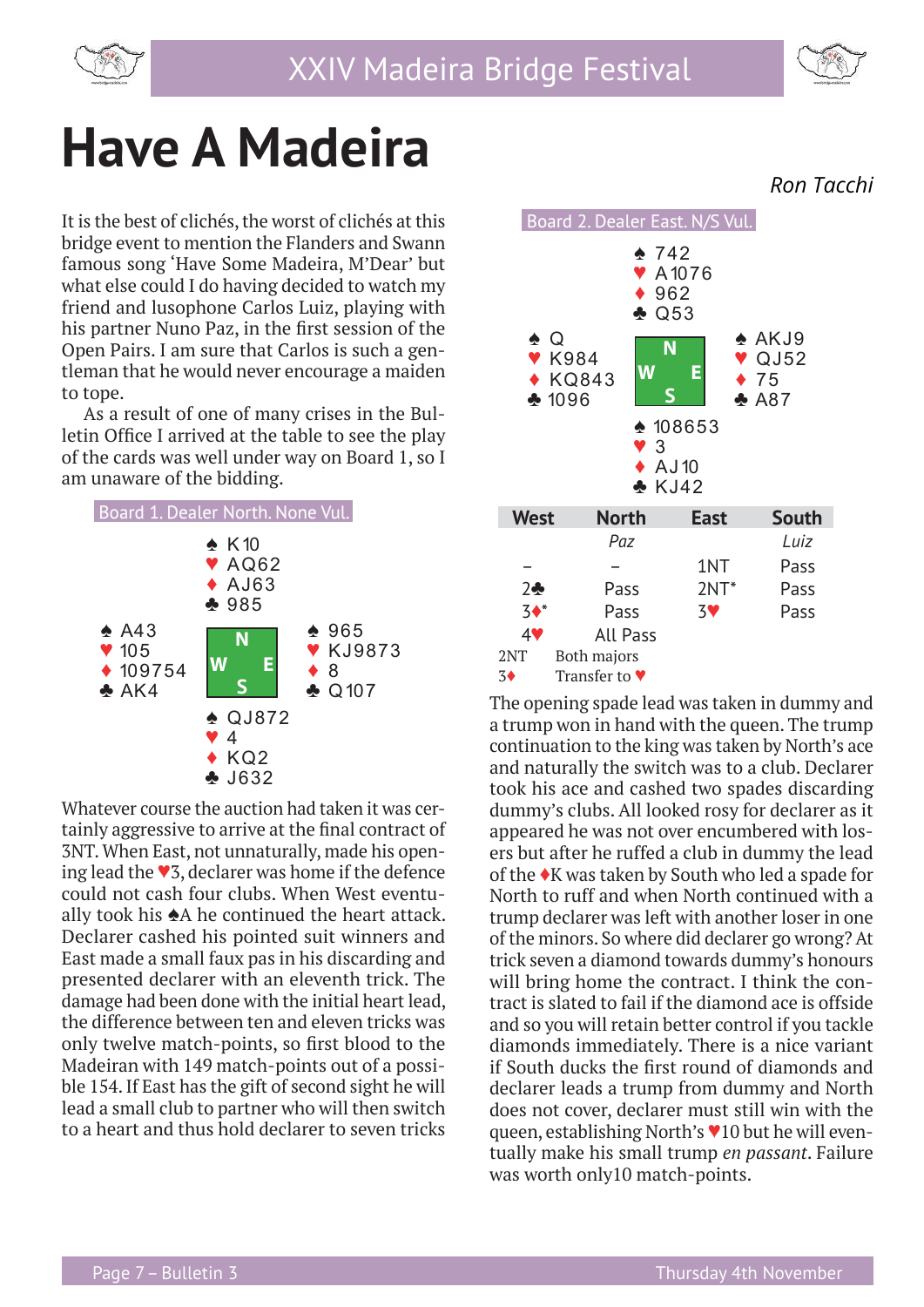





As the cards lie the contract is impossible and because declarer made a valiant attempt to make it he failed by two tricks and only scored 22 match-points. Can you spot a possible slight change to the layout that would allow the contract to succeed? Give West just the ♥65 and an extra minor-suit card then you can ruff two spades in dummy and either the fifth one is taken care of by the ♣K or there is no club loser.



I am not privy to East's system card so I do not know whether there was an opening bid available. South opened One Diamond which I am confident showed 4+ cards, North's Three Clubs was alerted as a good passed hand with four or more diamonds. Now East awakened from his slumber and interfered with Three Spades, South was not troubled to find the red card in his bidding box. Pity poor West who must have been relishing the prospect of a diamond contract. After a considerable pause (or pauses) he converted to Four Hearts which was greeted with another red card. We will not intrude on private grief but just relate that the loss was 500: 151 match-points to Carlos & Nuno.



I suspect few would disagree that East's weak Multi was weak. After a pass or correct Two Hearts by West, North essayed a natural 2NT, which was passed out. The opening lead of a small heart eased declarer's task when the  $\blacktriangledown K$ appeared, guaranteeing an entry to dummy and with the spades breaking kindly declarer now had nine tricks on top and another above average board with 107 match-points.

*At the end of an excellent first session Carlos and Nuno were in fourth place with 64.44%.*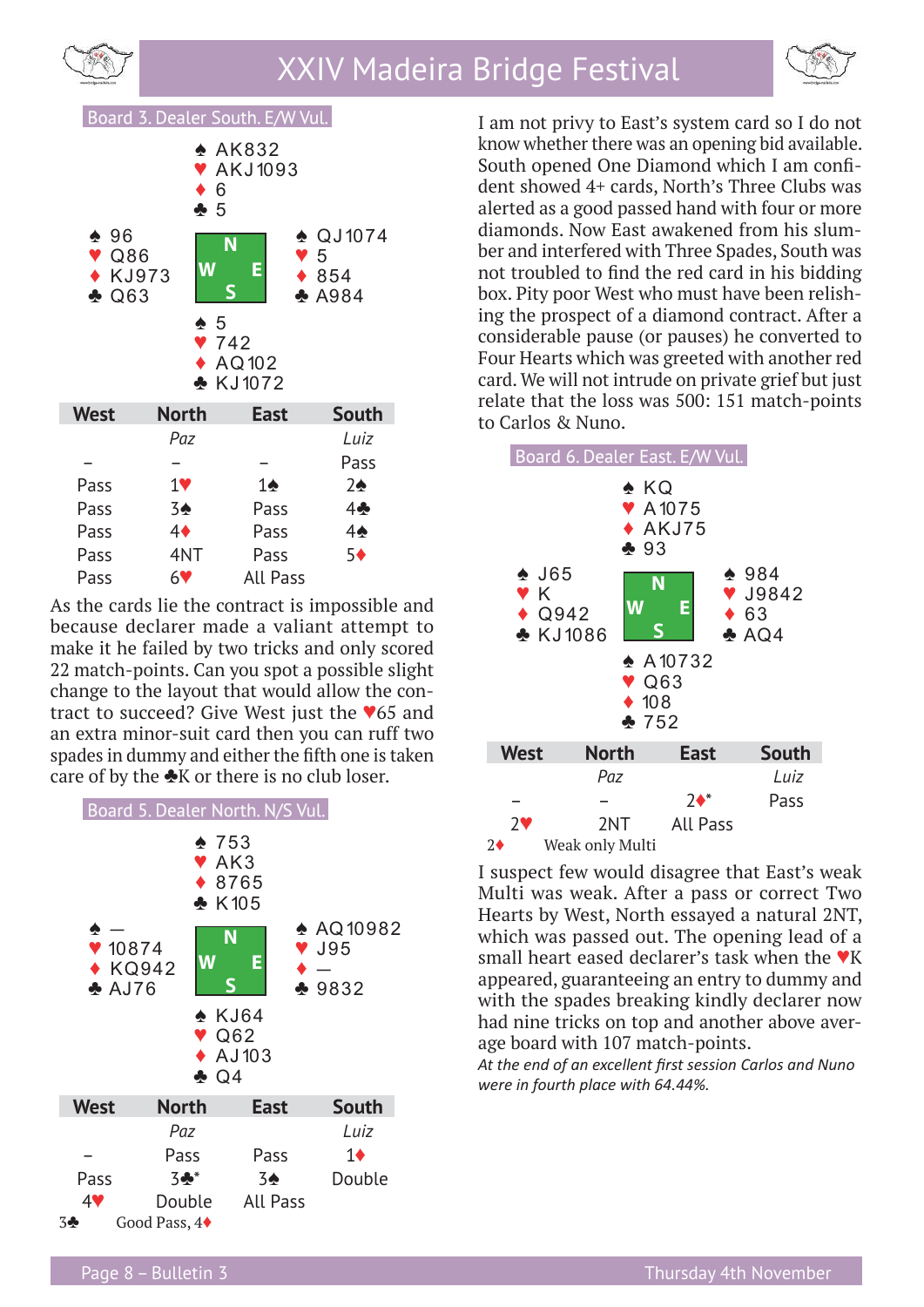



## **Open Pairs Session 1**

### **Welcome Back to the Open Pairs**

The first session of the pairs commenced (a little later than advertised) on a balmy Tuesday afternoon, and I have to say that the place was literally buzzing. It is the first time that I have been present at a large tournament since early in 2020 when we were all locked up (in the UK) to protect us from, what was at the time a very scary and unknown situation with covid. This year there were more than three times more pairs than last year and apart from masks and elbow bumps, it was almost like the olden days.

I sat down to observe at a random table and was not disappointed when this deal turned up:



East considered his options before doubling, but this turned out not to be the winning action. Even holding the ♣AQ sitting over the king, 4♣ could not be defeated and it rolled home after careful declarer play. 4♥ by North-South is also cold but harder to bid over a multi, though easier to bid over a weak 2♠. Neither, however, score as well as 4♣ doubled. Many East -Wests bid on to 4♠, which made most of the time, but should go off on a heart lead from South and a diamond switch, or the ♦A lead from North - however only a scattering of pairs found this defence.

The play of  $4\triangle$  was routine. A diamond was

## *Ceri Pierce*

led, won in dummy with the ace. The  $\clubsuit K$  was played, won by East and the ♠K returned followed by the master (or is it mistress?)  $\triangle$ O.

East now has a problem and is end-played already. He either has to play the  $\blacklozenge$ K which will be ruffed and will set up the queen in dummy, or play a heart into the ace – jack, or concede a ruff and discard with a spade. None of these are an attractive or successful proposition – the ruff and discard being the lesser of the evils. At the table, East actually chose the heart return, as no-one likes to give a ruff and sluff, picking up his partner's king and saving declarer the job, for 10 tricks to North-South.



At another table, after a Lucas 2 opening bid the auction proceeded:

| <b>West</b> | <b>North</b> | East | <b>South</b> |
|-------------|--------------|------|--------------|
|             | -            | 76   | Pass         |
| 46          | All Pass.    |      |              |

I cannot think of a reason not to double 2♠, nor bid 4NT as a two-suited take-out over 4♠, but the North-South pair at this table must have had other things on their mind, such as dinner and drinks. 6♥ is a lay down. An easy top for East-West.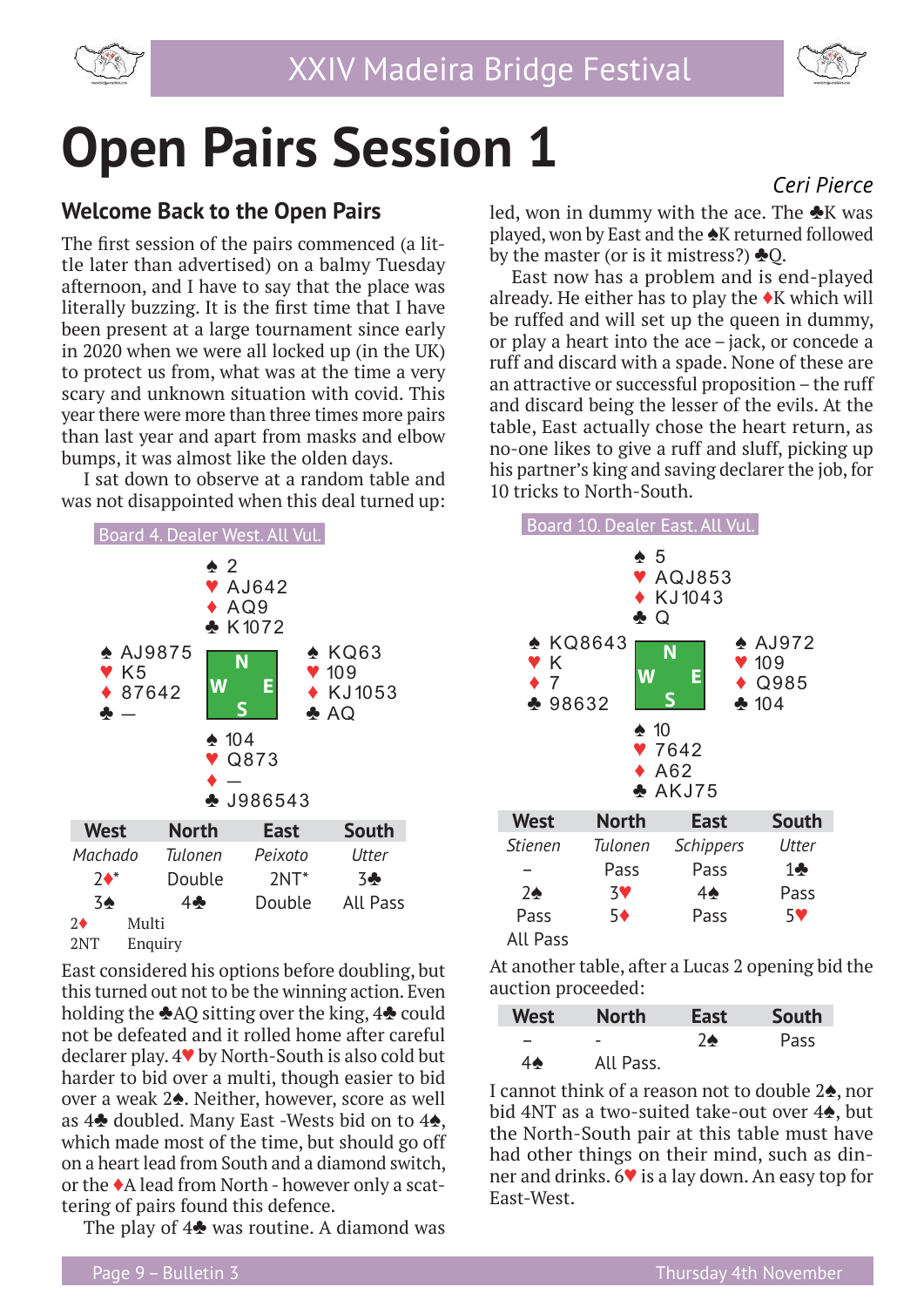



### Board 11. Dealer South. None Vul.



East-West had a nice auction to 4♠. 5♥ would have been a reasonable sacrifice for North-South, if it could be held to two off, but most would go three off and lose -500. As is often the case, the sacrifice is top or bottom time.

The **♣**6 was led to the ten queen and ace, which set up the club suit nicely for declarer. It is often not a great thing to do, leading a singleton (or doubleton) – more often than not, you set up a suit for declarer not your partner– very annoying.

Spades were drawn in three rounds ending with the  $\triangle$ K. A small diamond was led from dummy which South hastily won with the ace and cashed the ♥A. A club was returned and declarer discarded a heart on the  $\triangle$ O which was won by North with the ♦K. Now it was all over, declarer ruffing the last remaining heart with dummy's trump, losing just a heart and 2 diamonds.

At this point I absquatulated the playing area in order to write up this article before dinner. You should be warned that there is a contest in the bulletin room for the best use of obscure (English) words.

#### **Statistic of the Day**

The Omelette Lady in the Vidamar Restaurant, Susy, who has worked here for 22 years, estimates the she has now cracked around 1 million eggs. An eggcellent achievement.

### *A MESSAGE FROM THE TOURNAMENT DIRECTORS*

#### **STACKING BOARDS**

Since we are using more sets of boards than usual to avoid sharing, it would a great help to the TDs if you could stack the boards face down on the chair provided so that they are in the right order for the next round of dealing. Many thanks for your cooperation.

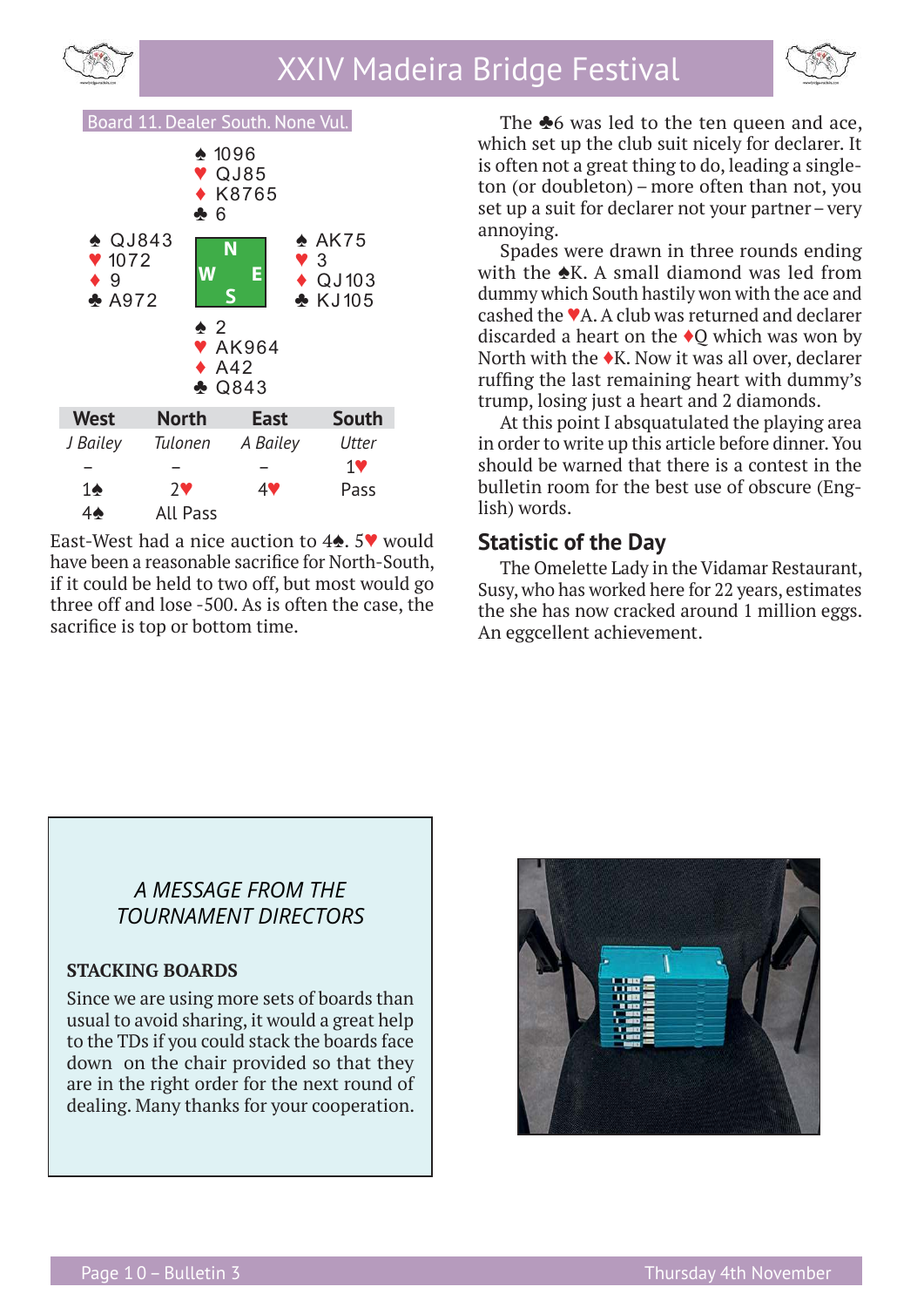



## **Open Pairs Session 2**

The second of the three Open Pairs sessions commenced this afternoon. My celebrity editor, new star of stage and screen (see front page, if you missed it) (bookings may be made at the Bulletin office) sent me forth unto the fray.

The first board I watched was a nicely played 4♠ by West.



The $\triangle$ A, and  $\triangle$ K was led, a good start for the defence. A third (small) diamond followed which was trumped in dummy. The winning line in matchpoint pairs is now to set up the clubs for the overtrick, using the trumps as entries to dummy (and hoping for a 2-2 break).  $\triangle$ A was cashed and a club ruffed. A trump was now played to the ten and a third club flushed out the  $\triangle K$  which was also trumped. A trump was played to dummy's ace, and the fat lady was singing.



West made the uncomfortable lead (for declarer) of a small trump won by the ♥7. Surveying the hand, South could see that he needed to make 2 spade ruffs in the South hand to have any chance of making the contract. A diamond to the king was won by East who continued her partner's good work by playing another trump. South played a spade to the ace, trumped a spade, and played a diamond to the master queen in dummy to trump a second spade. A third diamond now set up a diamond winner in dummy when they split 3-3. Total tricks made – 4 trumps, a spade, 2 spade ruffs two diamonds and the ♣A. Another nicely played contract.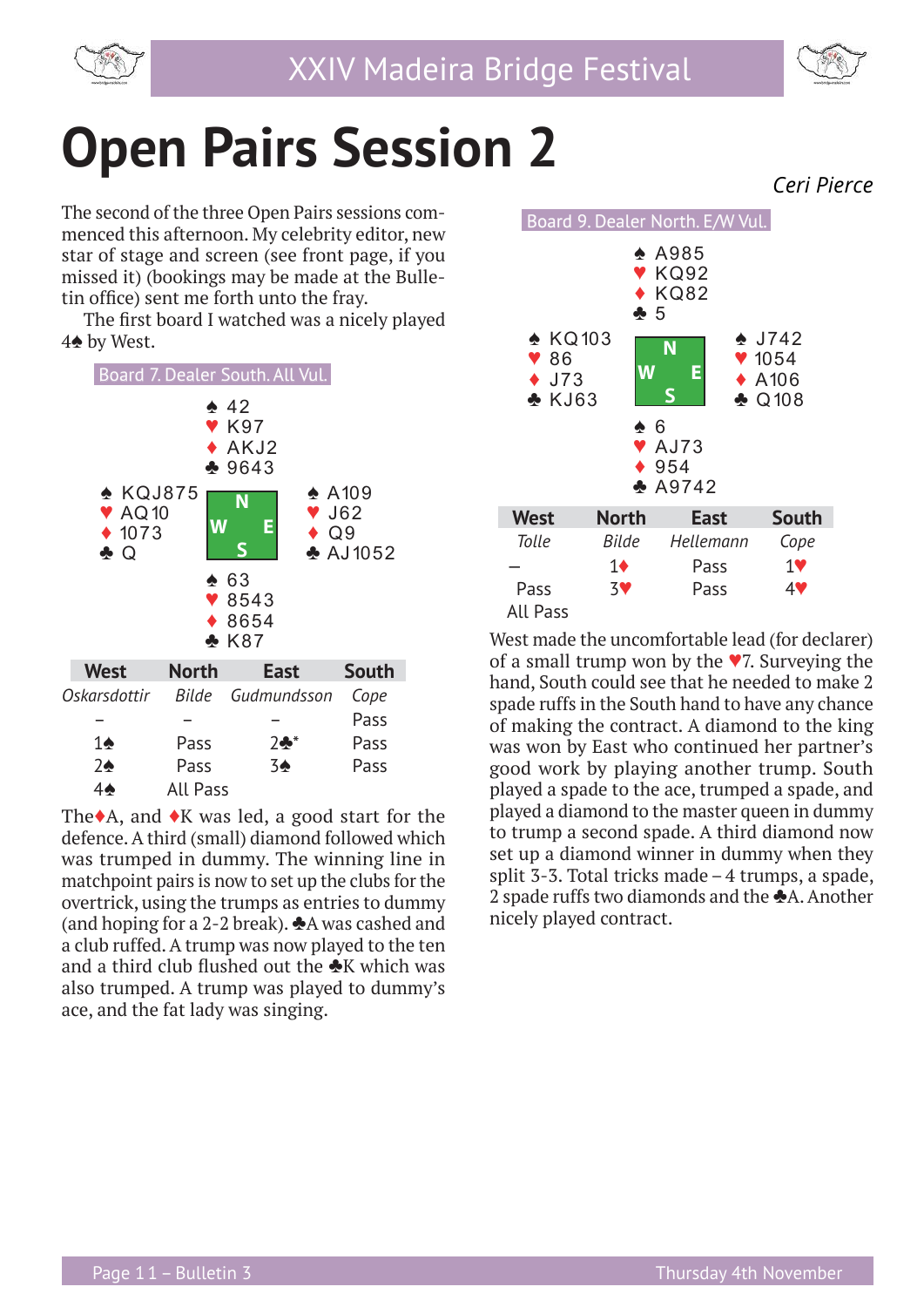



Board 11. Dealer South. None Vul.



Another good lead was made on this board.

North opened 1NT and that is where he played. Unfortunately for him, East (Balasovs) found the lead of the  $\triangle$ J, which ran to the queen, king and ace. ♦A and ♦Q followed at which point East was 'In like Flynn', and with a little celebratory flurry returned the  $\triangle 10$  followed by  $\triangle 6$  and 2 down for North-South. However, being Pairs, -100 gives North-South 86 matchpoints which is not a disaster as 3♣ by East-West can just pip that

with -110, and 59 matchpoints to North-South –



| <b>West</b> | <b>North</b> | <b>East</b>     | South |
|-------------|--------------|-----------------|-------|
| de Boer     | Bilde        | <b>Snellers</b> | Cope  |
|             |              | 3Ф              | Pass  |
| <b>Pass</b> | 3NT          | <b>All Pass</b> |       |

A brave but fairly routine 3NT bid by North - but what choice does he have?

East led the 3♣ which declarer cunningly won in dummy with the nine. Now the ♠J was advanced, not covered, and held the trick. Dummy is doing very well so far! He has made 2 tricks with his 5 count and still has 4 points left.

Declarer now switched to a heart which ran to the jack and king. East, loath to return another club, spade or heart (!) switched to a diamond which picked up his partner's queen nicely for declarer. Another diamond to the ace followed by a heart finesse and the fat lady was singing again.

The contract can be defeated on a passive spade (or diamond) lead. The spade is not a bad shot-you are likely to find your partner with a few spades as North-South have failed to bid them or make a take-out double. And I have a private rule to lead a spade versus NT whenever possible. Another case of a good lead gains all the prizes.

It is now time after all that excitement to retire to the bulletin room before heading off to O Lagar for my annual espetada and a bit of a knees up.

All the results and the ongoing program of play are available on the website: www.bridge-madeira.com. You can use the QR code from your phone or tablet.

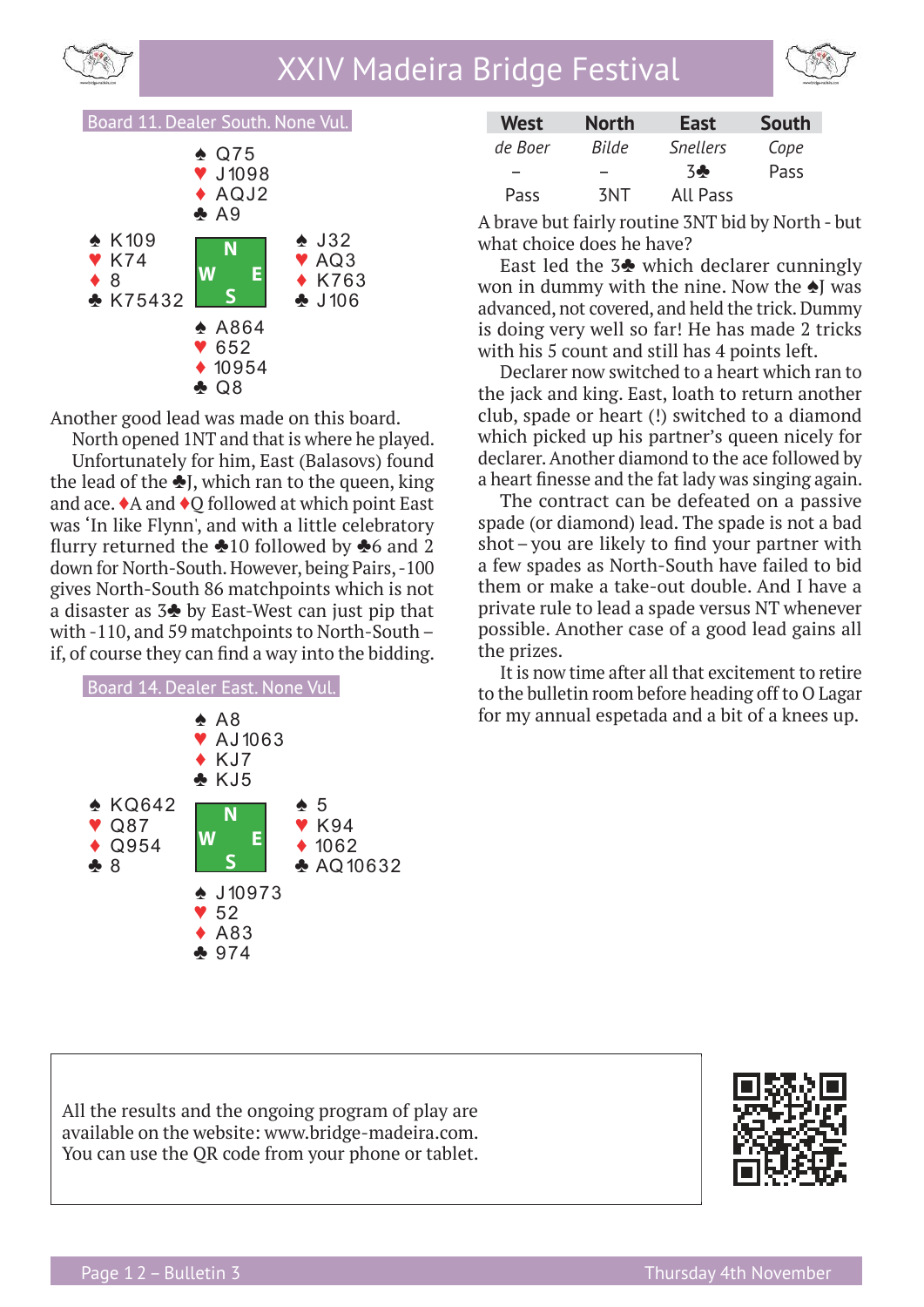

# **Open Pairs Session 2 Results**

| Rank           | <b>Names</b>                                |
|----------------|---------------------------------------------|
| $1\,$          | Nuno Paz - Carlos Luiz                      |
| $\overline{2}$ | Henrik Wegnelius - Bjorn Wenneberg          |
| $\overline{3}$ | Diego Brenner - Miguel Teixeira             |
| $\overline{4}$ | Florian Weiss - Louise Selway               |
| 5              | Dennis Bilde - Simon Cope                   |
| 6              | Kasper Konow - Lars Villinger               |
| $\overline{7}$ | Maris Purgailis - Janis Romanovskis         |
| $8\,$          | Alexander Smirnov - Sibrand van Oosten      |
| 9              | Frederic Boldt - Paul Grünke                |
| 10             | Thordur Sigurdsson - Gisli Thorarinsson     |
| 11             | Gerbrand Hop - Yke Smit                     |
| 12             | Margaret Nygren - Martin Nygren             |
| 13             | Berend van den Bos - Tim van den Bos        |
| 14             | António Campos Palma - João Vide Barbosa    |
| 15             | Gunnlaugur Saevarsson - Ómar Olgeirsson     |
| 16             | Sveinn R Eiriksson - Magnus Eidur Magnusson |
| 17             | Rolf Tolle - Anne-Lill Hellemann            |
| 18             | Robbie de Koster - Eva Poppe                |
| 19             | Arjen Salari - Hans van Ommeren             |
| 20             | Lone 'Mama' Kiaer - Jeppe Juhl              |
| 21             | Bernódus Kristinsson - Ómar Óskarsson       |
| 22             | Lena Leszczynska - Witold Stachnik          |
| 23             | Marie Eggeling - Michael Böcker             |
| 24             | Andreas Babsch - Peter Steiner              |
| 25             | Jon Ingthorsson - Kristinn Olafsson         |
| 26             | Rui Pinto - António Rocha Pinto             |
| 27             | Ulrike Schreckenberger - Berthold Engel     |
| 28             | Nick Nautilus - Francisco P Coutinho        |
| 29             | Helmut Haeusler - Michael Gromoeller        |
| 30             | Matthias Schueller - Ralph Retzlaff         |
| 31             | Alan Bailey - Jette Bailey                  |
| 32             | Tommy Bergdahl - Peter Görnandt             |
| 33             | Svein Erik Dahl - Bjorn Sture Valen         |
| 34             | Haakan Tjarnemo - Pierre Carbonnier         |
| $\frac{35}{2}$ | Filipe Gonçalves - Malcolm Staallekker      |
| 36             | Sebastian Reim - Guido Hopfenheit           |
| 37             | Andreas Westman - Patrik Eriksson           |
| 38             | Julius Sigurjonsson - Kauko Koistinen       |
| 39             | Christa Schraverus - Matthijs Schraverus    |
| 40             | Egil Hansen - Svein-Harald Riisnas          |
| 41             | Maija Romanovska - Ilse Andersone           |
| 42             | Juan Carlos Ventin - Herman Drenkelford     |
| 43             | Han Begas - Lucia Grosmann                  |
| 44             | João Machado - José Macedo                  |

| 45              | Adalsteinn Jörgensen - Svala K Palsdottir  |
|-----------------|--------------------------------------------|
| 46              | Christian Lahrmann - Flemming Poulsen      |
| 47              | Emil Buus Thomsen - Johanne Kofoed         |
| 48              | Erkki Juuri-Oja - Pirjo Juuri-Oja          |
| 49              | George Schipper - Gerard Limmen            |
| 50              | Andrea Reim - Anne Gladiator               |
| 51              | Kevin Peeters - João Fanha                 |
| 52              | Martin Taylor - Justin Hackett             |
| 53              | Harry Burmania - John Linse                |
| 54              | Andrei Kavalenka - Igor Kravchenko         |
| 55              | Anna Nielsen - Aron Thorfinsson            |
| 56              | João Campos Ferreira - Miguel Lima         |
| 57              | Jovanka Smederevac - Alexander Wernle      |
| 58              | Maria Tulonen - Lasse Utter                |
| 59              | Axel Meuer - Mirja Schraverus-Meuer        |
| 60              | Wubbo de Boer - Agnes Snellers             |
| 61              | Peter Koppens - Anton Zegwaard             |
| 62              | Justin van der Kam - Rob van den Bergh     |
| 63              | Eduardo Fernandes - Pedro Morgado          |
| 64              | Susan Just - Poul Mogensen                 |
| 65              | Adrians Imsa - Jurijs Balasovs             |
| 66              | Luís M Silva - Bruno Macedo                |
| 67              | Vigfus Palsson - Jorge Cruzeiro            |
| 68              | Henning Ostergaard - Christina Lund Madsen |
| 69              | Birgit Bärlund - Johan Lindstedt           |
| 70              | Marijke Justitz - Janine Benz              |
| 71              | Koen Poppe - Cisca Vorselman               |
| 72              | Helmut Horacek - Omid Karimi-Müller        |
| 73              | David Wrang - Frederik Wrang               |
| 74              | João Paulo Rocha Pinto - Claudio Andrade   |
| $\overline{7}5$ | Marco Zomer - Frank van Gool               |
| 76              | Peter-Paul Worm - Hans Metselaar           |
| 77              | Magnus Thorkelsson - Matthias Einarsson    |
| 78              | Kay Preddy - Norman Selway                 |
| 79              | Maria Kroppa - Lech Zwirello               |
| 80              | Doris Fischer - Bernd Saurer               |
| 81              | Nis Rasmussen - Jesper Kragh               |
| 82              | Vigfus Vigfusson - Johanna Gisladottir     |
| 83              | Frederic Wilt - Espen Haugstad             |
| 84              | Roennaug Asla - Svein Markussen            |
| 85              | Magnus Asgrimsson - Thorsteinn Bergsson    |
| 86              | Robert Boeddeker - Flora Zarkesch          |
| 87              | Stefan Skorchev - Horia Georgescu          |
| 88              | Astrid Steen Lybak - Erik Boelviken        |
| 89              | Chris Westerbeek - Rens Philipsen          |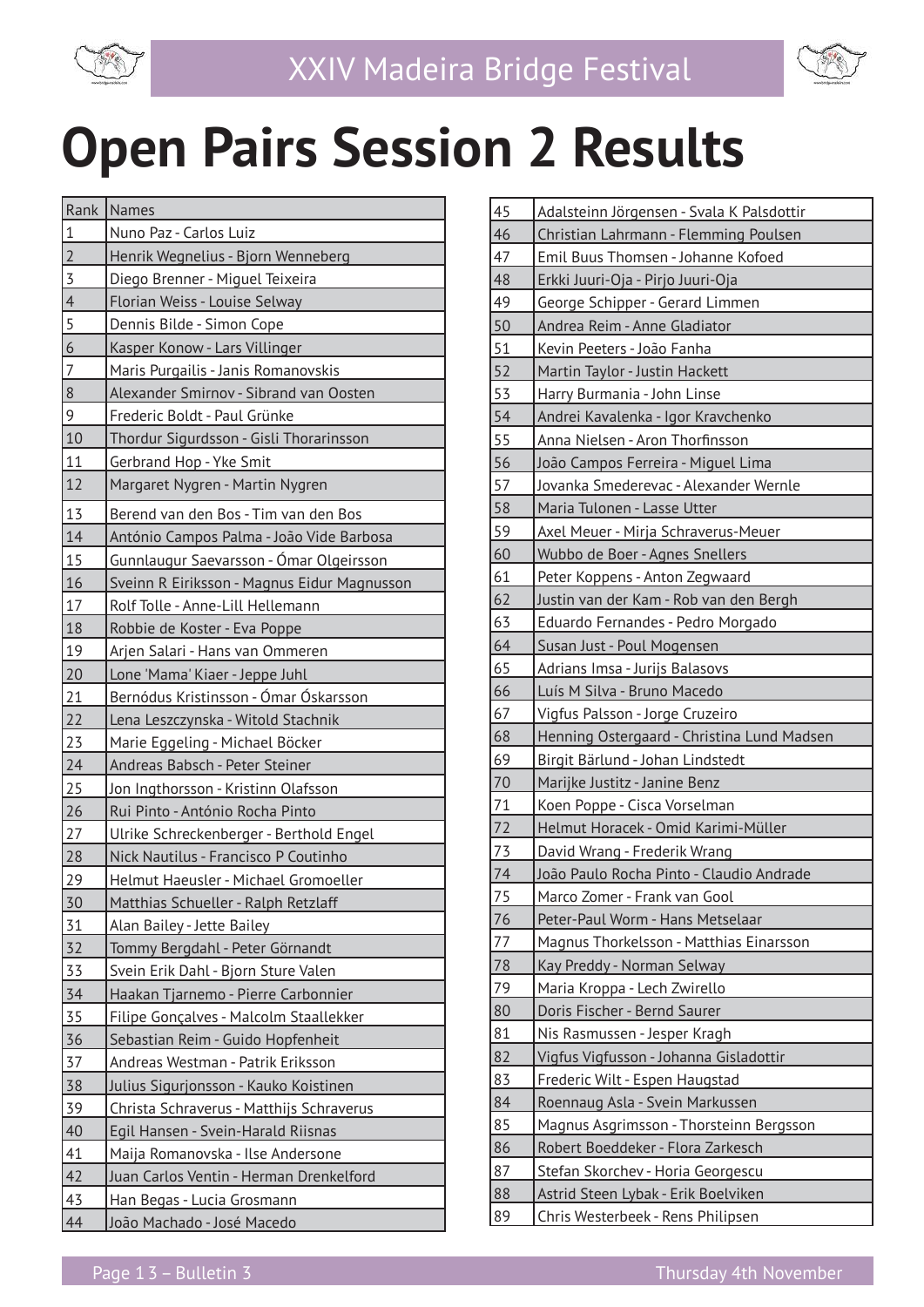



| 90  | Emma Axelsdottir - David Ludviksson           |
|-----|-----------------------------------------------|
| 91  | Sophie Leroux - Francis Gouffé                |
| 92  | Símon Sveinsson - Karl Bjornsson              |
| 93  | Tomas Ruth - Knut Kiste                       |
| 94  | Kristin Oskarsdottir - Unnar Gudmundsson      |
| 95  | Rosemary Shaw - Stefán Jónsson                |
| 96  | Bengt Emanuelsson - Jan Clementsson           |
| 97  | Ernst Hopstaken - Frank van Gorp              |
| 98  | Sonja Bech - Mette Sand                       |
| 99  | Margie Cole - Alejandro Bianchedi             |
| 100 | Marcel Swidde - Tim Heeres                    |
| 101 | Hanneke Kreijns - Betty Speelman              |
| 102 | Manuel Capucho - Maria João Lara              |
| 103 | Agnes Wesseling - Niels van der Gaast         |
| 104 | Sigurdur Gislason - Ragnar Thorvaldson        |
| 105 | Carlos Gonçalves - Eduardo Pinto              |
| 106 | Marie-José de Bruine - Mieke Jonker           |
| 107 | Marcel Winkel - Dennis Kruis                  |
| 108 | Monika Luy - Jan Sohl                         |
| 109 | Mirjam Abraham - Michael Pauly                |
| 110 | Paul van den Bos - Johann Bouman              |
| 111 | Sveinn Ragnarsson - Sigurdur Jón Björgvinsson |
| 112 | Renate Adelsberger - Heimo Adelsberger        |
| 113 | Kathryn Hertz - Eckhard Böhlke                |
| 114 | Birgir Olafsson - Gudni Ingvarsson            |
| 115 | Ingrid Ledertoug - Lisbeth Smed               |
| 116 | Grazyna Schoahs - Anja Alberti                |
| 117 | Pedro Salgueiro - Nuno Baltazar               |
| 118 | Patrick Goor - Petra Erne                     |
| 119 | Marloes van Heist - Pim Vermeulen             |
| 120 | Seija Lahtinen - Jussi Angervo                |
| 121 | Miguel Sarmento - Isabel Sarmento             |
| 122 | René Stienen - Elly Schippers                 |
| 123 | Rosemarie Roderburg - Sybil Müller-Maubach    |

| 124 | Gareth Bartley - Jutta Bartley                    |
|-----|---------------------------------------------------|
| 125 | Gitte Hecht-Johansen - Alex Hannon                |
| 126 | Frederico Teixeira - Ricardo Fernandes            |
| 127 | Paulo Pinto - Ricardo Teixeira                    |
| 128 | Cristina Steiger - Adolfo Steiger                 |
| 129 | Barbara Von Kleist - Sabine Würdermann            |
| 130 | Mike Reuser - Peter Dekker                        |
| 131 | Gerwin Middelkoop - Monique van de Walle          |
| 132 | Eeva Parvianinen - Olli Jalonen                   |
| 133 | Keith Jones - Mary Sharp                          |
| 134 | Ko Ravenhorst - Joop Stronks                      |
| 135 | Nikolas Bausback - Kurt Kaellstroem               |
| 136 | Ronald Halkes - Loes Janssen                      |
| 137 | Volkert Struyken - Cees Rijnbeek                  |
| 138 | Manuela Turcsanyi - Terry Weigkricht              |
| 139 | Conny ten Cate - Jan ten Cate                     |
| 140 | Didier Imbert - Latifa Ouazanni                   |
| 141 | Christiane Kowarik - Elisabeth Wälchli            |
| 142 | Karl Gretar Karlsson - Johann Aevarsson           |
| 143 | Lars Carlsson - Leif-Erik Forsberg                |
| 144 | Daniel Brandgaard - Niels Steenstrup Zeeberg      |
| 145 | Pia Petaja - Haldis Guttormsen                    |
| 146 | Lise Reimann - Marianne Mathiesen                 |
| 147 | Margarida Machado - António Peixoto               |
| 148 | Bjarni Holm Hauksson - Eirikur Rosberg Areliusson |
| 149 | Margarida Alves Correia - Eduardo de Soveral      |
| 150 | Hrefna Hardardottir - Haukur Magnusson            |
| 151 | Hilde Vollan - Hege Marie Salseng                 |
| 152 | Knud Flensted-Jensen - Camilla Flensted-Jensen    |
| 153 | Jonina Palsdottir - Sveinn Símonarson             |
| 154 | Outi Forsman - Hilkka Piepponen-Kajaste           |
| 155 | Reyk Schaefer - Joey Deutsch                      |
| 156 | Virve Berg - Ullamaija Kiiski                     |

### **Availability of Bulletins**

Normally bulletins will be available at breakfast in the Ocean Restaurant of the Hotel VidaMar. Copies will also be found at the Welcome Desk and below the results screen. A short while before events commence in the Congress Centre they will also be available there. The one place you will not find a bulletin is in the Bulletin Office as we will have distributed all of our copies as above.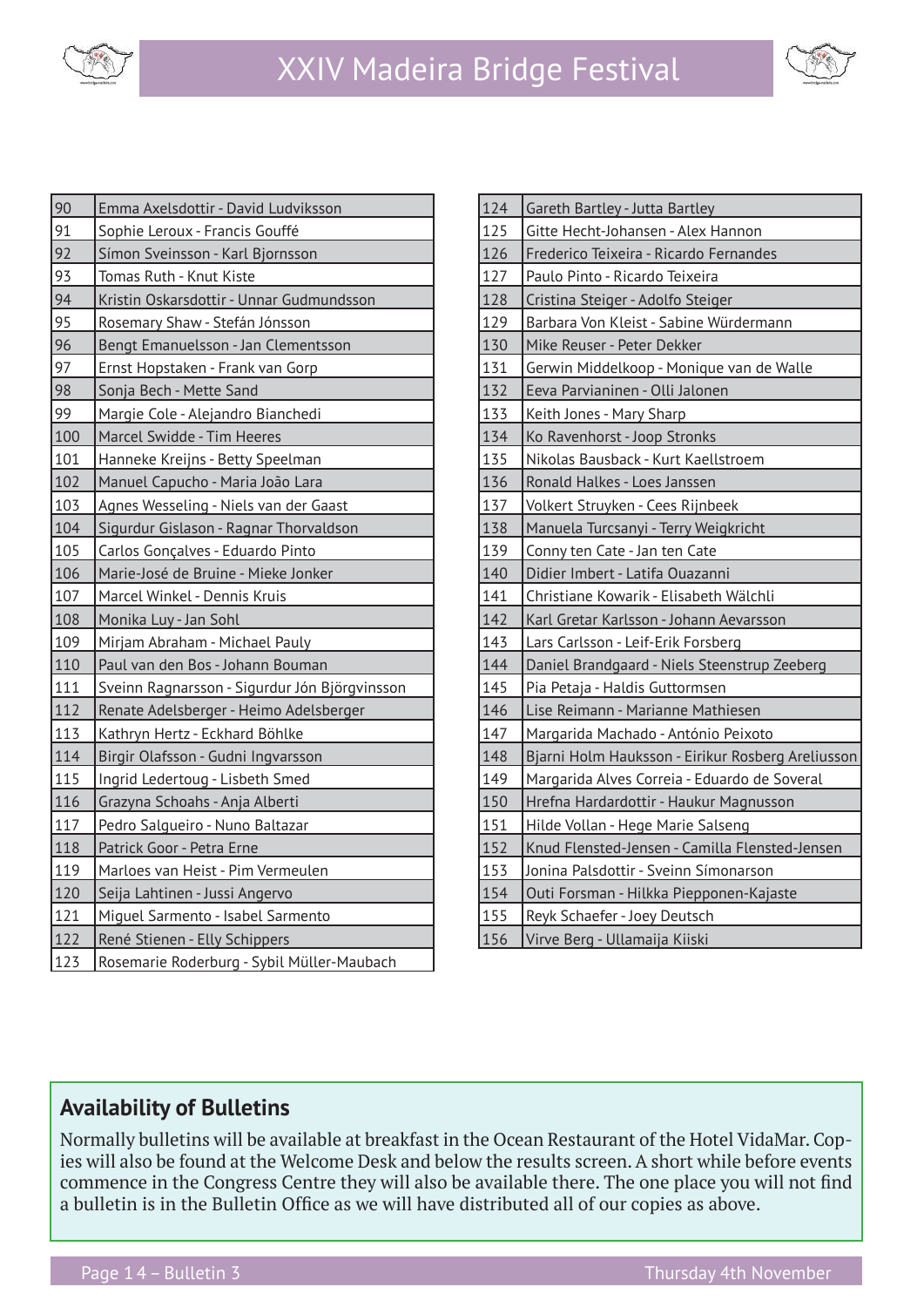

$$
\text{Cov}
$$

## **The English Are Coming**

I haven't had time to check the precise figures, but it appears to me that this year the number of players making the trip from England to compete in the Festival has increased significantly. At the start of round 2 I decided to follow the fortunes of Alan and Jette Bailey, who started the day in ninth place.

An appointment with a certain Dr. Falcon meant I missed the opening deal, a regulation 3NT where nine tricks appeared to be the limit for N/S. The +400 recorded was worth a whopping 121/33.



East led the  $\triangle$ 6 and declarer won with the jack and cashed the ace, West discarding the  $\blacktriangledown$ 5. A heart to the king saw West win and switch to the ♠9 and when it held he continued the suit, East taking declarer's king and returning the jack. Declarer won, played a heart to the queen and a diamond East winning, cashing the ♠10 and exiting with a club. That was one down, -100 still 87/67 as many pairs were in 3NT.

Suppose declarer plays the  $\blacklozenge$  at trick two? East wins and switches to a club, but declarer is in control having driven out East's entry. +120 would have been 145/9.



South led the ♦A and continued with the seven. Having won with dummy's king declarer played the ♣J for the king, ace and two, overtook the ♥Q with dummy's king and ran the **♣**9 for 11 tricks. With E/W able to record the same number of tricks in spades and hearts +150 gave N/S 90/64.



 *Mark Horton*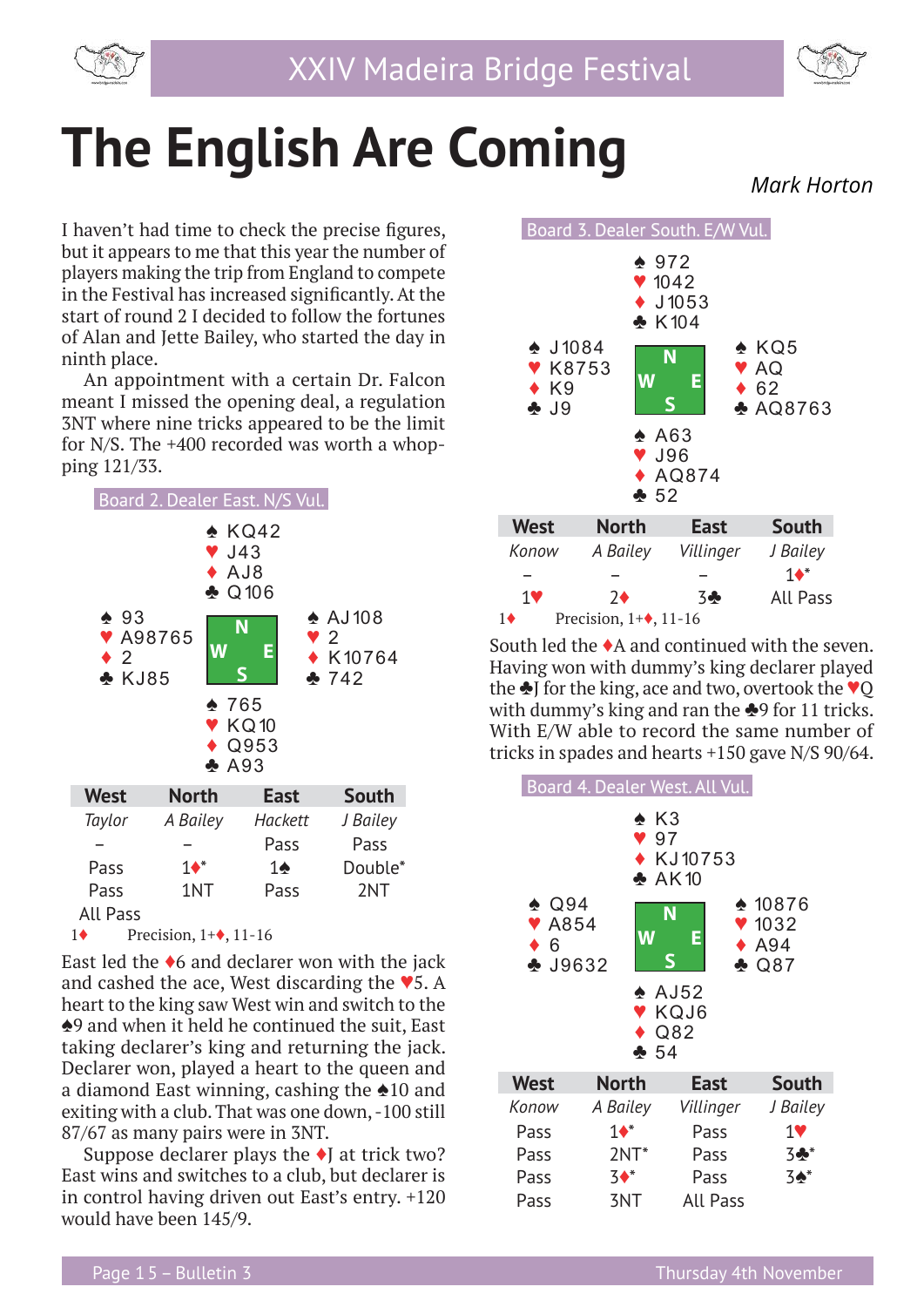



1♦ Precision, 1+♦, 11-16 2NT Could have 4♥

- 
- 3♣ Asking
- 3♠ Something in spades

3NT Denies 4♥

East led the ♠6 and when West put in the nine declarer won with the king, played a heart to the king and a diamond to the jack. East ducked that and the next diamond and declarer played the ♥9 for the ten, queen and ace. Unable to play a major West exited with a club and declarer won and knocked out the ♦A for +660 and 111/43.

If East takes the second diamond and plays a second spade declarer is held to ten tricks 52/102S P.



North led the ♥6 and South won with the ace and returned the ten. When that held she switched to the ♠4 declarer taking North's jack with the ace, cashing the ♣K and continuing with a club to the jack. North won, cashed the  $\triangle$ K and the top hearts before exiting with a spade for two down, -100 and 134/20.

Suppose declarer ducks the first spade? If North cashes his hearts South is in trouble and will have to pitch two clubs. Now declarer takes the ♠K exit, plays a club to the ace and club to the king. That forces South to part with a spade and now declarer can give up a spade for +90 and only 68/86.



Declarer lost three spades and heart, +140 and 39/115.

If South raises to 2♥ North is sure to take another bid over West's 2♠. If West bids 3♠ then North must resist the temptation to double.



North started with three rounds of diamonds, and declarer ruffed in dummy and played a heart to the ten, North's king meaning +620 and 94/60.

The declarers who went for the ruffing club finesse collected 11 tricks and 18/136.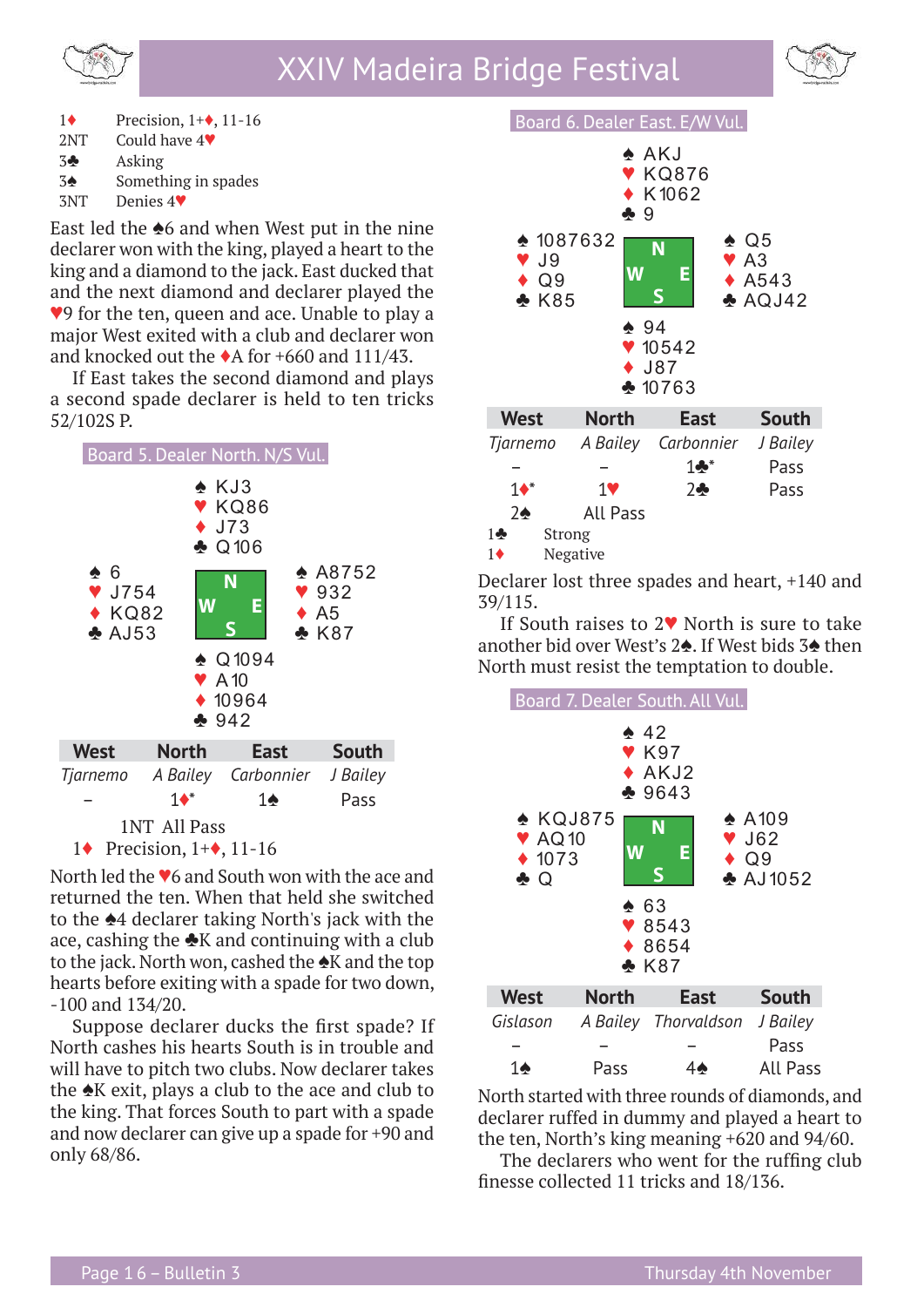



### Board 8. Dealer West. N/S Vul.



I confess I would have opened the West hand and failing that I would have bid over South's 1NT. Breaking the transfer facing a passed partner would not be my first choice, but when North bid 3♠ it gave South a chance to bid 3NT showing the balanced nature of her hand. Had she done so North might have let matters rest there.

West led the ♠A against 4♥ and continued the suit and declarer had to lose two more tricks for -50 and 52/102.

If South comes to rest in 3NT West is sure to lead a club. Declarer wins with the queen and will no doubt take a losing heart finesse after which a second club means there are only eight tricks. There is a double-dummy line for nine tricks – declarer must leave the hearts alone and play on spades. West wins and exits with a club. Having taken dummy's ace, declarer must cash two spades, and then exit with the ♣9. West wins and cashes two more clubs, East parting with a heart and a diamond. Declarer takes the heart exit with dummy's ace and cashes the ♠Q, squeezing East in the red suits. A brilliant piece of play, +400 and 111/43.

If you were up to finding that line let me know – you might pick up one of the 2021/22 IBPA awards!



Vida**Mar** is pleased to offer participants in the Madeira Open 2021 the discounts as above. Just show your badge.